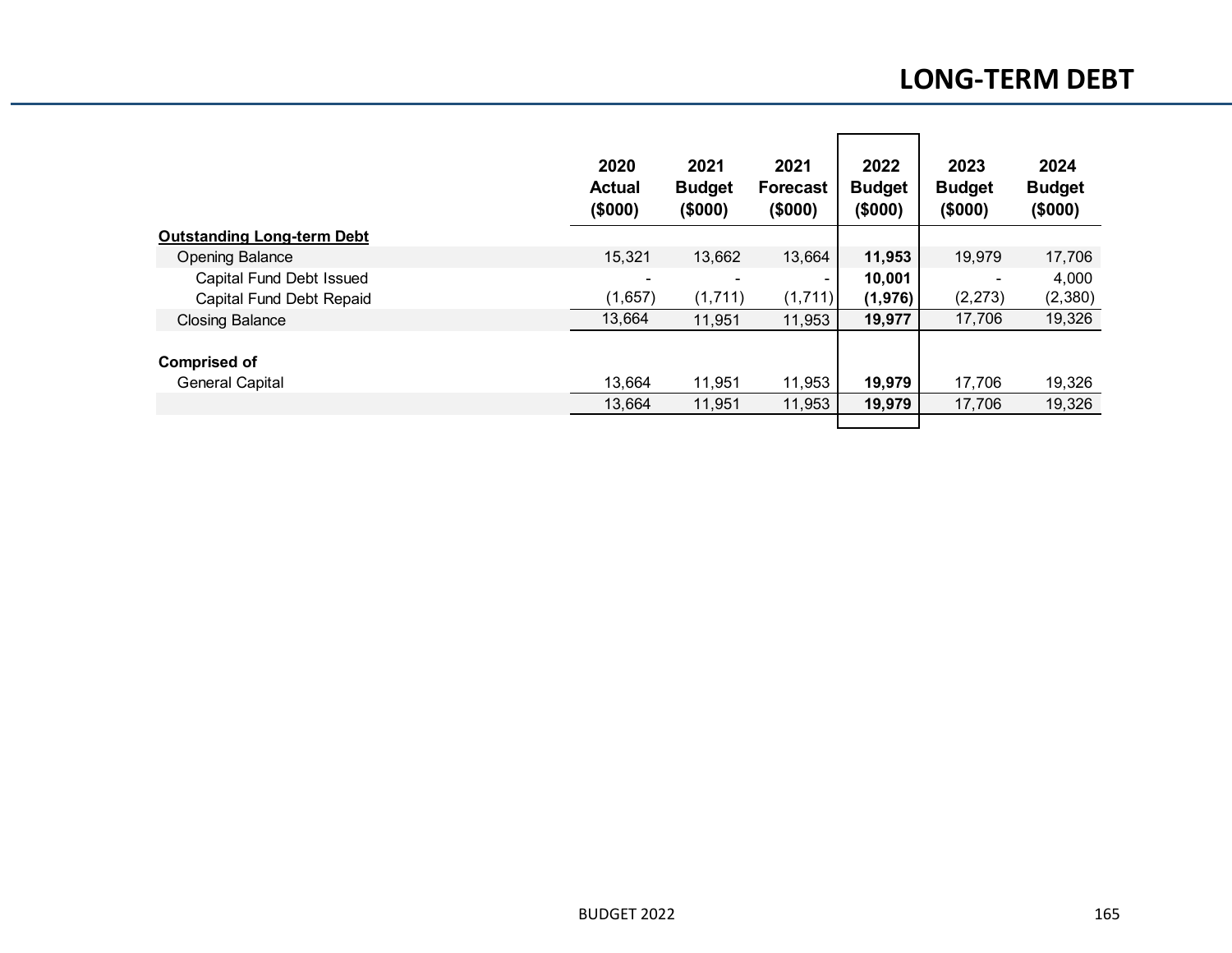|                                                                                                                                                                                                                          | 2020<br><b>Actual</b><br>(\$000) | 2021<br><b>Budget</b><br>(\$000) | 2021<br><b>Forecast</b><br>(\$000) | 2022<br><b>Budget</b><br>(\$000) | 2023<br><b>Budget</b><br>(\$000) | 2024<br><b>Budget</b><br>(\$000) |
|--------------------------------------------------------------------------------------------------------------------------------------------------------------------------------------------------------------------------|----------------------------------|----------------------------------|------------------------------------|----------------------------------|----------------------------------|----------------------------------|
| <b>General Capital</b>                                                                                                                                                                                                   |                                  |                                  |                                    |                                  |                                  |                                  |
| Water Treatment Plant \$20M<br>authorized by By-law No. 4681 to finance the Water Treatment<br>Plant, with monthly payment of \$139,060.93, including<br>principal and interest at 3.098%                                | 11,154                           | 9,812                            | 9,812                              | 8,428                            | 7,000                            | 5,527                            |
| Water Treatment Plant \$3M<br>authorized by By-law No. 4737 to finance the Water Treatment<br>Plant, with monthly payment of \$21,754.22, including<br>principal and interest at 3.708%                                  | 1,740                            | 1,540                            | 1,540                              | 1,333                            | 1,118                            | 895                              |
| Water Treatment Plant \$839,000<br>authorized by By-law No. 4737 to finance the Water Treatment<br>Plant, with monthly payment of \$6,198.00, including<br>principal and interest at 3.981%                              | 491                              | 433                              | 435                                | 377                              | 317                              | 254                              |
| <b>TD Debenture</b><br>authorized by By-law No. 4729 to re-finance completion<br>of phase one of the Multiplex, with monthly payments<br>of \$9,944.17 including principal and interest at 2.775%,<br>expiring May 2023. | 279                              | 166                              | 166                                | 50                               |                                  |                                  |
|                                                                                                                                                                                                                          |                                  |                                  |                                    |                                  |                                  |                                  |
| Aquatic Centre \$10M for 15 years                                                                                                                                                                                        |                                  |                                  | $\blacksquare$                     | 9,790                            | 9,270                            | 8,731                            |
| Submarine Water Supply Line \$4M for 15 years                                                                                                                                                                            |                                  |                                  | $\overline{\phantom{a}}$           |                                  |                                  | 3,918                            |
|                                                                                                                                                                                                                          | 13,664                           | 11,951                           | 11,953                             | 19,979                           | 17,706                           | 19,326                           |

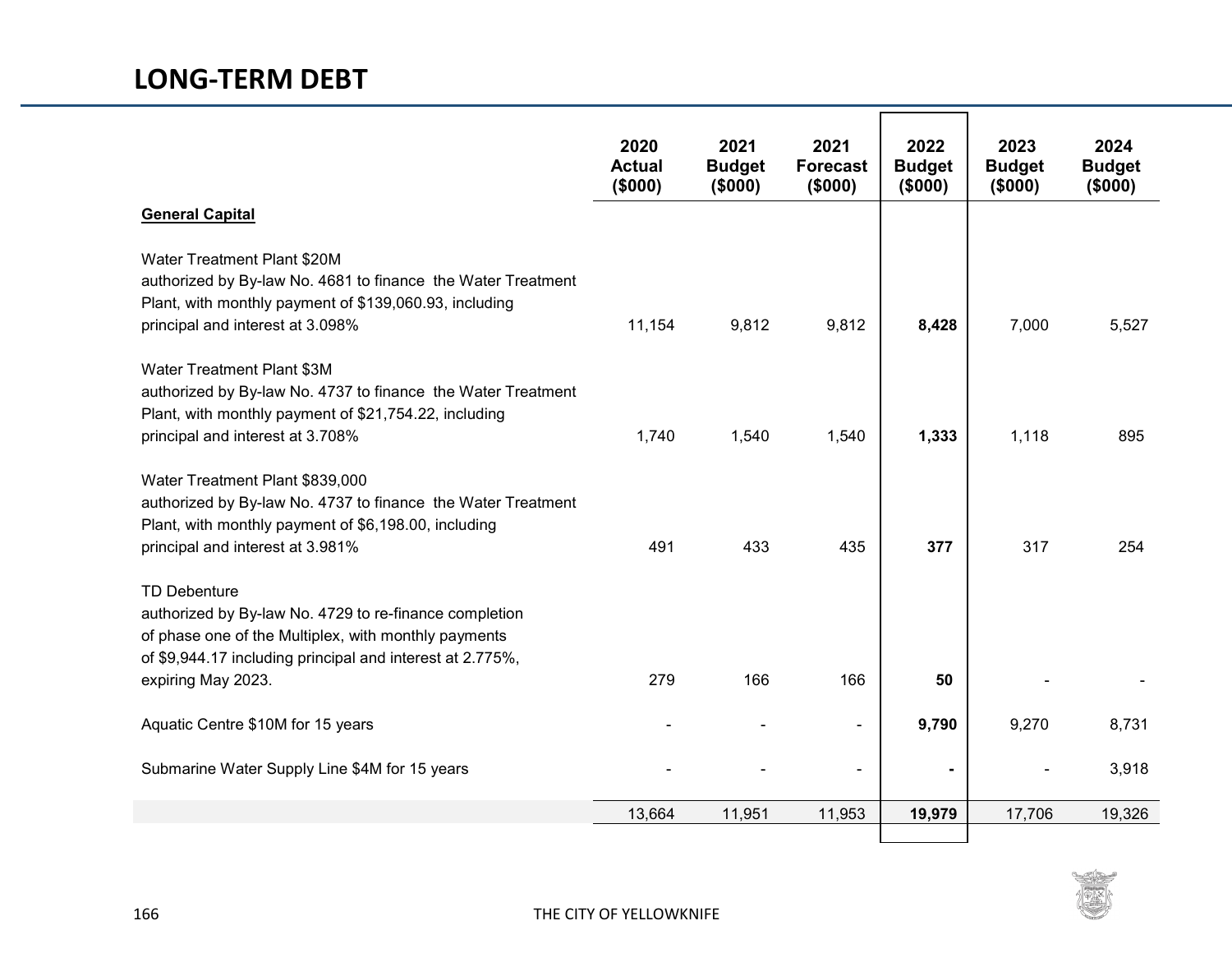## **LONG-TERM DEBT**

| <b>Principal Payments and Interest</b><br><b>Expenditures</b> |           | 2020<br><b>Actual</b><br>(\$000) | 2021<br><b>Budget</b><br>(\$000) | 2021<br><b>Forecast</b><br>(\$000) | 2022<br><b>Budget</b><br>(\$000) | 2023<br><b>Budget</b><br>(\$000) | 2024<br><b>Budget</b><br>(\$000) | 2025<br><b>Estimated</b><br>(\$000) | 2026<br><b>Estimated</b><br>(\$000) | 2027 &<br><b>Thereafter</b><br><b>Projected</b><br>(\$000) | <b>Total</b><br><b>From 2022</b><br><b>Onwards</b><br>(\$000) |
|---------------------------------------------------------------|-----------|----------------------------------|----------------------------------|------------------------------------|----------------------------------|----------------------------------|----------------------------------|-------------------------------------|-------------------------------------|------------------------------------------------------------|---------------------------------------------------------------|
| General                                                       |           |                                  |                                  |                                    |                                  |                                  |                                  |                                     |                                     |                                                            |                                                               |
| Debenture#239 Refinancing                                     | Principal | 110                              | 113                              | 113                                | 116                              | 50                               |                                  |                                     |                                     |                                                            | 166                                                           |
|                                                               | Interest  | 9                                | 6                                | 6                                  | 3                                |                                  |                                  |                                     |                                     |                                                            | $\mathbf{3}$                                                  |
|                                                               |           | 119                              | 119                              | 119                                | 119                              | 50                               |                                  |                                     |                                     |                                                            | 169                                                           |
| <b>Water Treatment</b>                                        | Principal | 1,301                            | 1,342                            | 1,342                              | 1,384                            | 1,428                            | 1,473                            | 1,519                               | 1,567                               | 2,443                                                      | 9,814                                                         |
| Plant \$20M                                                   | Interest  | 365                              | 324                              | 324                                | 282                              | 238                              | 193                              | 147                                 | 99                                  | 56                                                         | 1,015                                                         |
|                                                               |           | 1,666                            | 1,666                            | 1,666                              | 1,666                            | 1,666                            | 1,666                            | 1,666                               | 1,666                               | 2,499                                                      | 10,828                                                        |
| <b>Water Treatment</b>                                        | Principal | 193                              | 200                              | 200                                | 207                              | 215                              | 223                              | 232                                 | 241                                 | 421                                                        | 1,539                                                         |
| Plant \$3M                                                    | Interest  | 68                               | 61                               | 61                                 | 53                               | 46                               | 37                               | 29                                  | 20                                  | 13                                                         | 198                                                           |
|                                                               |           | 261                              | 261                              | 261                                | 260                              | 261                              | 260                              | 261                                 | 261                                 | 434                                                        | 1,737                                                         |
| <b>Water Treatment</b>                                        | Principal | 53                               | 56                               | 56                                 | 58                               | 60                               | 63                               | 65                                  | 68                                  | 120                                                        | 434                                                           |
| Plant \$0.839M                                                | Interest  | 21                               | 18                               | 18                                 | 16                               | 14                               | 11                               | 9                                   | 6                                   | 4                                                          | 60                                                            |
|                                                               |           | $\overline{74}$                  | $\overline{74}$                  | $\overline{74}$                    | $\overline{74}$                  | 74                               | $\overline{74}$                  | $\overline{74}$                     | $\overline{74}$                     | 124                                                        | 494                                                           |
| <b>Aquatic Centre</b>                                         | Principal |                                  |                                  |                                    | 211                              | 520                              | 539                              | 559                                 | 579                                 | 7,593                                                      | 10,001                                                        |
| \$10M                                                         | Interest  |                                  | $\blacksquare$                   |                                    | 149                              | 344                              | 325                              | 305                                 | 285                                 | 1,549                                                      | 2,957                                                         |
|                                                               |           |                                  |                                  |                                    | 360                              | 864                              | 864                              | 864                                 | 864                                 | 9,142                                                      | 12,958                                                        |
| Submarine Water Supply Line                                   | Principal |                                  |                                  |                                    |                                  |                                  | 82                               | 202                                 | 210                                 | 3,506                                                      | 4,000                                                         |
| \$4M                                                          | Interest  |                                  | $\blacksquare$                   |                                    |                                  | $\blacksquare$                   | 66                               | 153                                 | 145                                 | 962                                                        | 1,326                                                         |
|                                                               |           |                                  | $\blacksquare$                   |                                    |                                  |                                  | 148                              | 355                                 | 355                                 | 4,468                                                      | 5,326                                                         |
| <b>Total</b>                                                  |           |                                  |                                  |                                    |                                  |                                  |                                  |                                     |                                     |                                                            |                                                               |
|                                                               | Principal | 1,657                            | 1,711                            | 1,711                              | 1,976                            | 2,273                            | 2,380                            | 2,577                               | 2,665                               | 14,083                                                     | 25,953                                                        |
|                                                               | Interest  | 463                              | 409                              | 409                                | 503                              | 642                              | 632                              | 643                                 | 555                                 | 2,584                                                      | 5,559                                                         |
|                                                               |           | 2,120                            | 2,120                            | 2,120                              | 2,479                            | 2,915                            | 3,012                            | 3,220                               | 3,220                               | 16,667                                                     | 31,512                                                        |